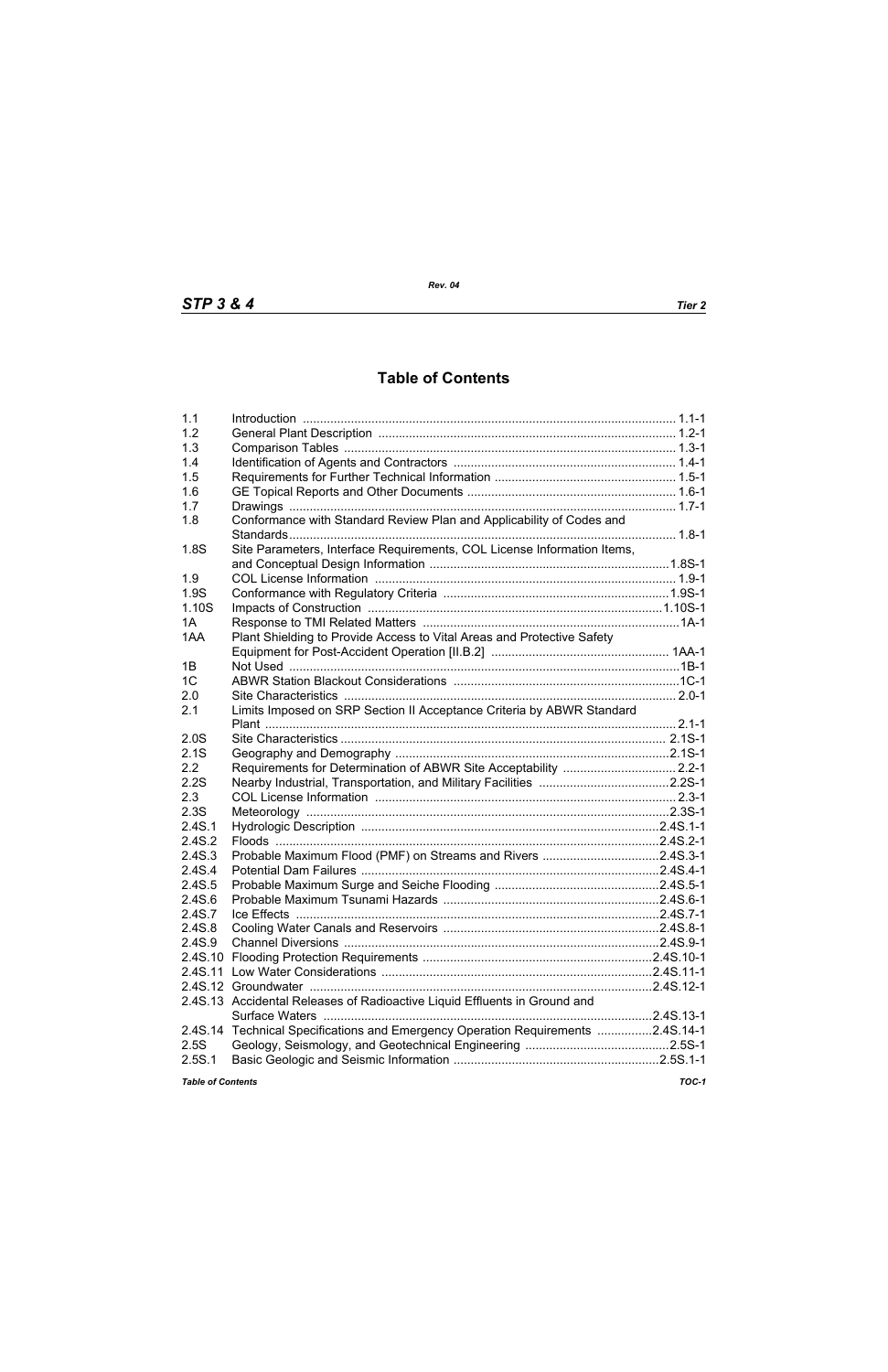| 2.5S.2 |                                                                                  |  |
|--------|----------------------------------------------------------------------------------|--|
| 2.5S.3 |                                                                                  |  |
| 2.5S.4 |                                                                                  |  |
| 2.5S.5 |                                                                                  |  |
| 2A     | Input to CRAC 2 Computer Code for Determination of ABWR Site                     |  |
|        |                                                                                  |  |
| 3.1    |                                                                                  |  |
| 3.2    |                                                                                  |  |
| 3.3    |                                                                                  |  |
| 3.4    |                                                                                  |  |
| 3.5    |                                                                                  |  |
| 3.6    | Protection Against Dynamic Effects Associated with the Postulated Rupture        |  |
|        |                                                                                  |  |
| 3.7    |                                                                                  |  |
|        |                                                                                  |  |
| 3.8    |                                                                                  |  |
| 3.9    |                                                                                  |  |
| 3.10   | Seismic and Dynamic Qualification of Mechanical and Electrical Equipment  3.10-1 |  |
| 3.11   | Environmental Qualification of Safety-Related Mechanical and Electrical          |  |
|        |                                                                                  |  |
| 3.12   |                                                                                  |  |
| 3.12S  |                                                                                  |  |
| 3.13   | Secondary Containment and Divisional Separation Zones - Barrier                  |  |
|        |                                                                                  |  |
| 3.13S  |                                                                                  |  |
| 3A     |                                                                                  |  |
| 3B     |                                                                                  |  |
| 3C     | Computer Programs Used in the Design and Analysis of Seismic Category I          |  |
|        |                                                                                  |  |
| 3D     | Computer Programs Used in the Design of Components, Equipment and                |  |
|        |                                                                                  |  |
| 3E     |                                                                                  |  |
| 3F     |                                                                                  |  |
| 3G     |                                                                                  |  |
|        |                                                                                  |  |
| 3H     | Details and Evaluation Results of Seismic Category 1 Structures 3H-1             |  |
| 31     |                                                                                  |  |
| 3J     |                                                                                  |  |
| 3K     | Designated NEDE-24326-1-P Material Which May Not Change Without                  |  |
|        |                                                                                  |  |
| 3L     |                                                                                  |  |
| 3M     | Resolution Of Intersystem Loss Of Coolant Accident For ABWR 3M-1                 |  |
| 3MA    |                                                                                  |  |
| 4.0    |                                                                                  |  |
| 4.1    |                                                                                  |  |
| 4.2    |                                                                                  |  |
| 4.3    |                                                                                  |  |
| 4.4    |                                                                                  |  |
| 4.5    |                                                                                  |  |
|        |                                                                                  |  |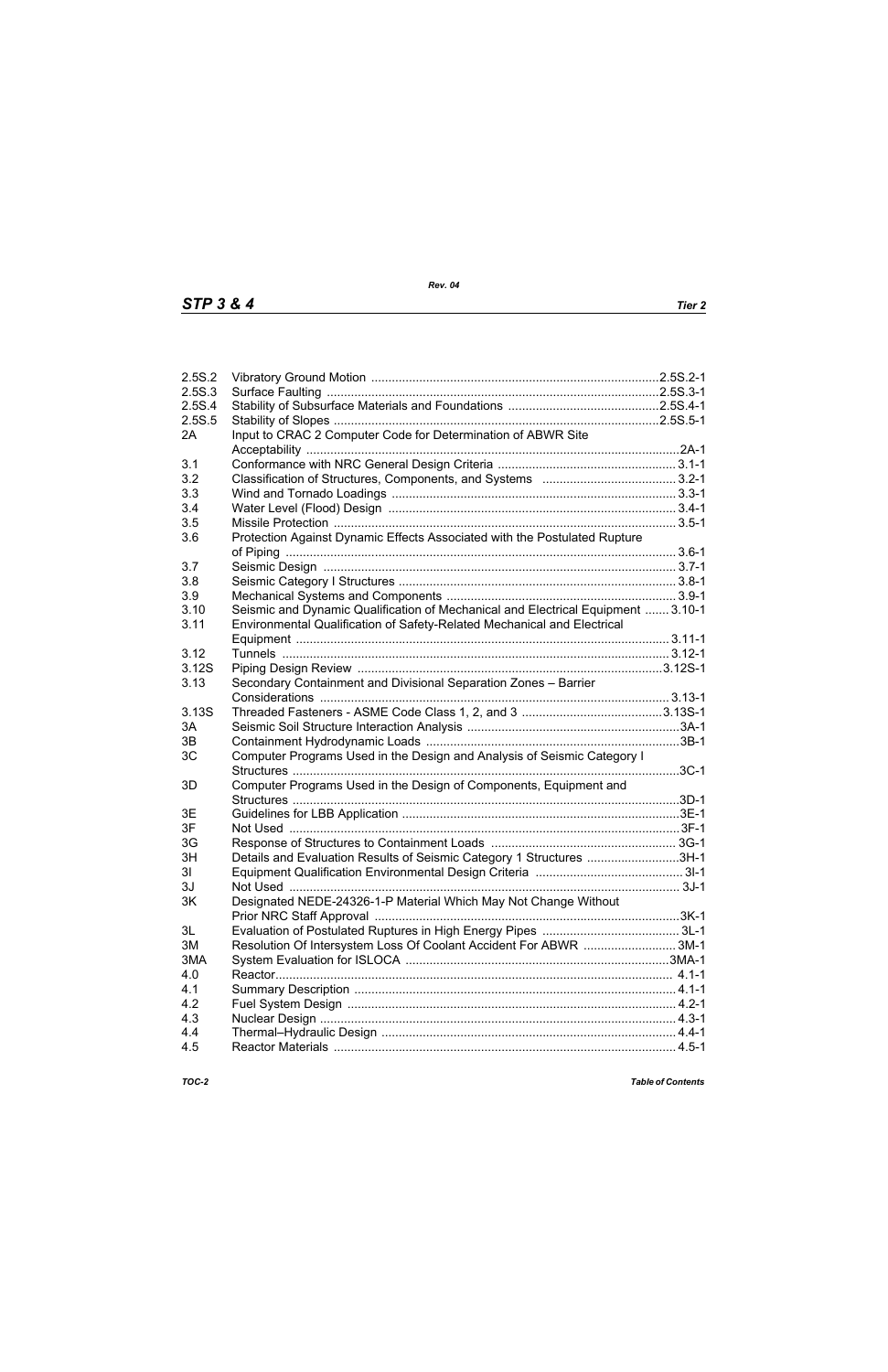| 4.6  |                                                                                                                  |  |
|------|------------------------------------------------------------------------------------------------------------------|--|
| 4A   | Typical Control Rod Patterns and Associated Power Distribution for ABWR 4A-1                                     |  |
| 4B   |                                                                                                                  |  |
| 4C   |                                                                                                                  |  |
| 4D   | Reference Fuel Design Compliance with Acceptance Criteria 4D-1                                                   |  |
| 5.0  |                                                                                                                  |  |
| 5.1  |                                                                                                                  |  |
| 5.2  |                                                                                                                  |  |
| 5.3  |                                                                                                                  |  |
| 5.4  |                                                                                                                  |  |
| 5A   |                                                                                                                  |  |
| 5B   |                                                                                                                  |  |
| 6    |                                                                                                                  |  |
| 6.0  |                                                                                                                  |  |
| 6.1  |                                                                                                                  |  |
| 6.2  |                                                                                                                  |  |
| 6.3  |                                                                                                                  |  |
| 6.4  |                                                                                                                  |  |
| 6.5  |                                                                                                                  |  |
| 6.6  | Preservice and Inservice Inspection, and Testing of Class 2 and 3                                                |  |
|      |                                                                                                                  |  |
| 6.7  |                                                                                                                  |  |
| 6A   |                                                                                                                  |  |
| 6B   |                                                                                                                  |  |
| 6C   |                                                                                                                  |  |
| 6D   |                                                                                                                  |  |
| 6E   |                                                                                                                  |  |
| 7.0  |                                                                                                                  |  |
| 7.1  |                                                                                                                  |  |
| 7.1S |                                                                                                                  |  |
| 7.2  | Reactor Protection (Trip) System (RPS)—Instrumentation and Controls  7.2-1                                       |  |
| 7.3  |                                                                                                                  |  |
| 7.4  |                                                                                                                  |  |
| 7.5  |                                                                                                                  |  |
| 7.6  |                                                                                                                  |  |
| 7.6S |                                                                                                                  |  |
| 7.7  |                                                                                                                  |  |
| 7.8  | 7.8-1. 7.8-1 . The Director School of the University of the University of the University ODL License Information |  |
| 7.8S |                                                                                                                  |  |
| 7.9S |                                                                                                                  |  |
| 7A   | Design Response to Appendix B, ABWR LRB Instrumentation and Controls 7A-1                                        |  |
| 7B   | Implementation Requirements for Hardware/Software Development 7B-1                                               |  |
| 7C   | Defense Against Common-Mode Failure in Safety-Related, Software-Based                                            |  |
|      |                                                                                                                  |  |
| 8.0  |                                                                                                                  |  |
| 8.1  |                                                                                                                  |  |
| 8.2  |                                                                                                                  |  |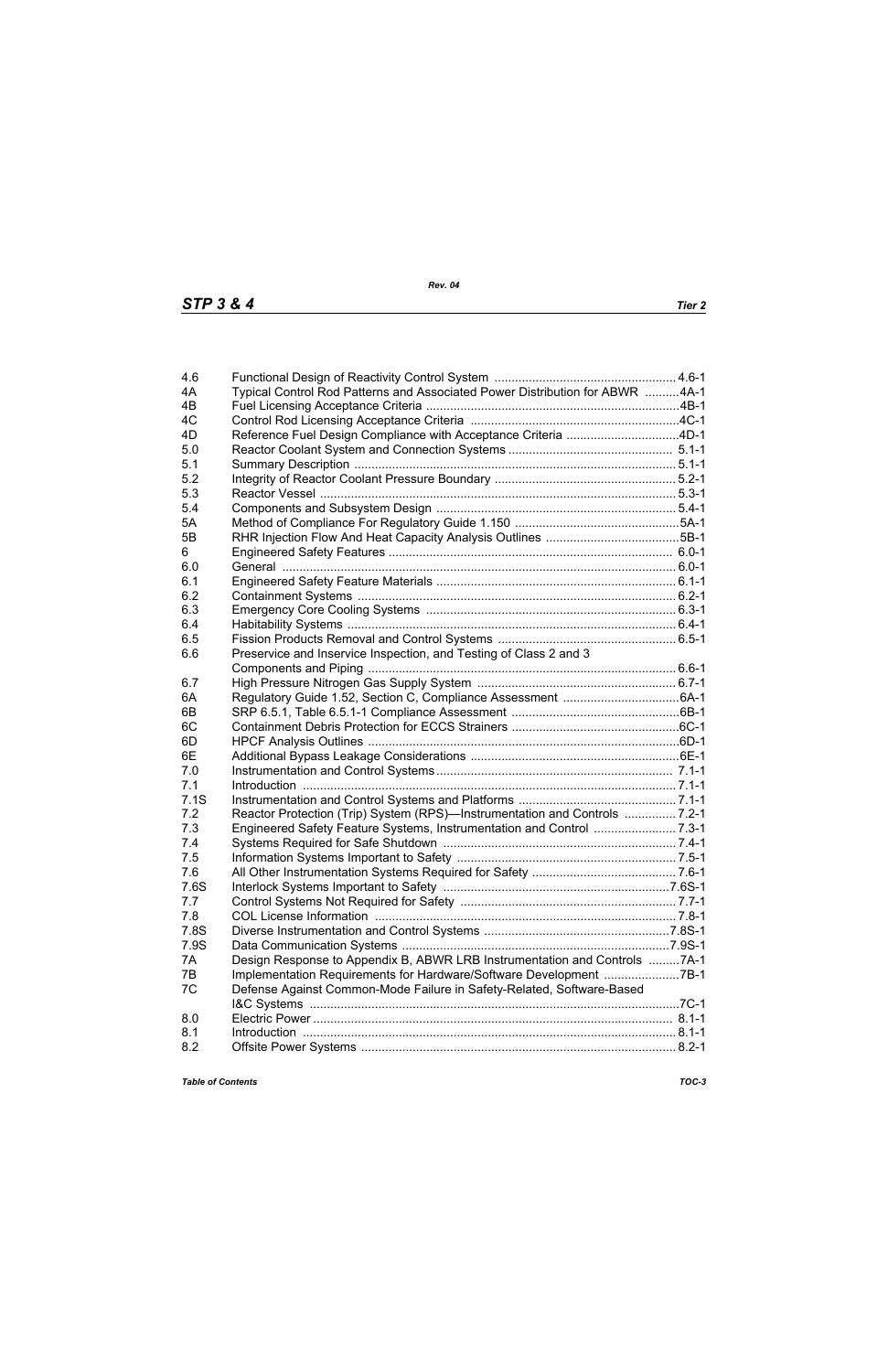| 8.3            |                                                                                    |  |
|----------------|------------------------------------------------------------------------------------|--|
| 8.4S           |                                                                                    |  |
| 8A             |                                                                                    |  |
| 9.0            |                                                                                    |  |
| 9.1            |                                                                                    |  |
| 9.2            |                                                                                    |  |
| 9.3            |                                                                                    |  |
| 9.4            |                                                                                    |  |
| 9.5            |                                                                                    |  |
| <b>9A</b>      |                                                                                    |  |
| 9 <sub>B</sub> | Summary of Analysis Supporting Fire Protection Design Requirements 9B-1            |  |
| 9C             |                                                                                    |  |
| 9D             |                                                                                    |  |
| 9E             |                                                                                    |  |
| 10.0           |                                                                                    |  |
|                |                                                                                    |  |
| 10.1           |                                                                                    |  |
| 10.2           |                                                                                    |  |
| 10.3           |                                                                                    |  |
| 10.4           |                                                                                    |  |
| 11.0           |                                                                                    |  |
| 11.1           |                                                                                    |  |
| 11.2           |                                                                                    |  |
| 11.3           |                                                                                    |  |
| 11.4           |                                                                                    |  |
| 11.5           | Process and Effluent Radiological Monitoring and Sampling Systems  11.5-1          |  |
| 11.6           |                                                                                    |  |
| <b>11A</b>     |                                                                                    |  |
| 12.0           |                                                                                    |  |
| 12.1           | Ensuring that Occupational Radiation Exposures are ALARA  12.1-1                   |  |
| 12.2           |                                                                                    |  |
| 12.3           |                                                                                    |  |
| 12.4           |                                                                                    |  |
| 12.5           |                                                                                    |  |
| 12.5S          |                                                                                    |  |
| 12A            |                                                                                    |  |
| 13.0           |                                                                                    |  |
| 13.1           |                                                                                    |  |
| 13.2           |                                                                                    |  |
| 13.3           |                                                                                    |  |
| 13.4           |                                                                                    |  |
| 13.4S          |                                                                                    |  |
| 13.5           |                                                                                    |  |
| 13.6           |                                                                                    |  |
| 13.7           |                                                                                    |  |
| 14.0S          |                                                                                    |  |
| 14.0           |                                                                                    |  |
| 14.1           | Specific Information to be Included in Preliminary Safety Analysis Reports  14.1-1 |  |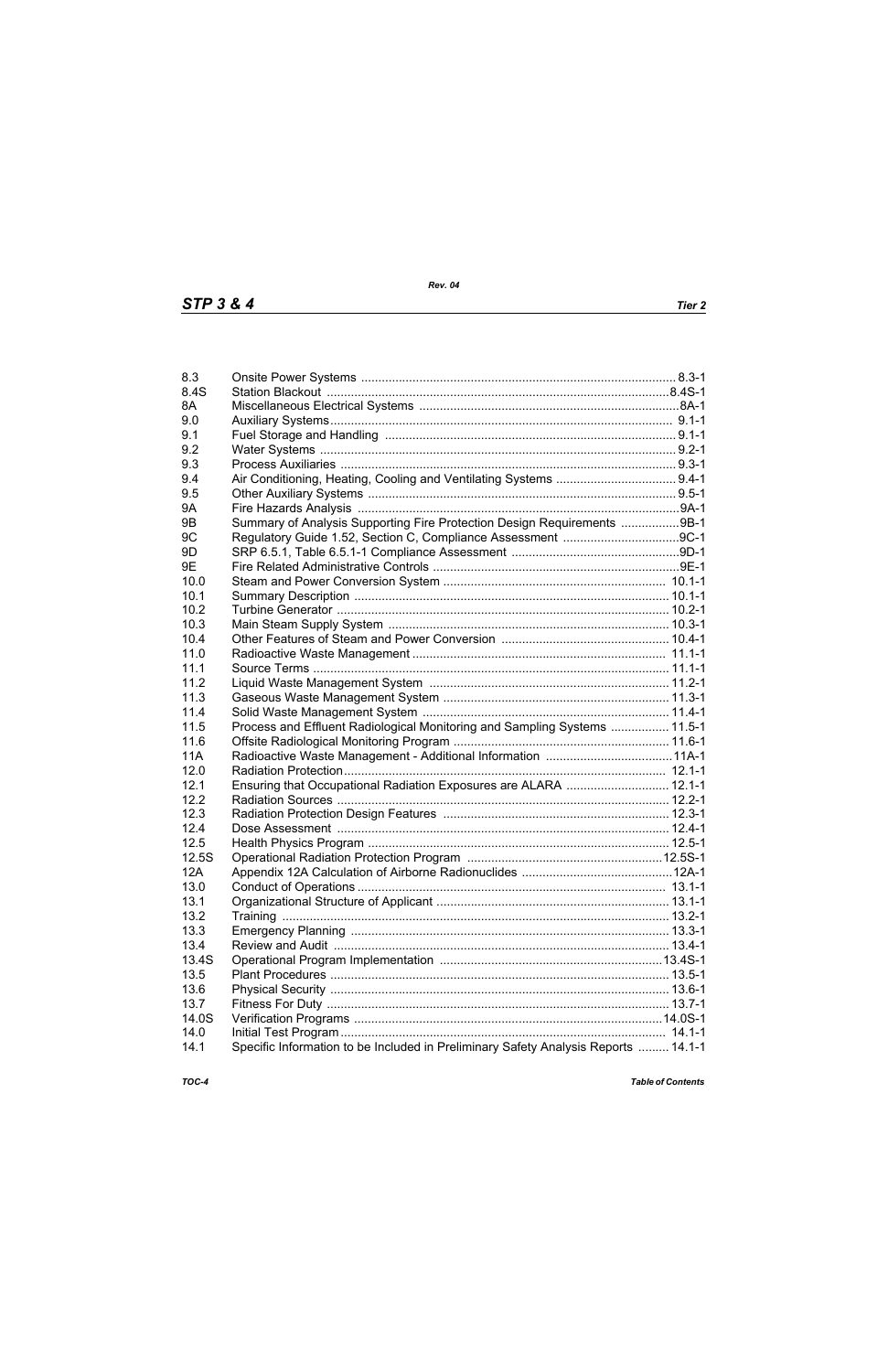| 14.1S      | Specific Information to be Addressed For the Initial Plant Test Program 14.1S-1 |  |
|------------|---------------------------------------------------------------------------------|--|
| 14.2       | Specific Information to be Included in Final Safety Analysis Reports  14.2-1    |  |
| 14.2S      |                                                                                 |  |
| 14.3       |                                                                                 |  |
| 14.3S      | Inspections, Tests, Analyses and Acceptance Criteria (ITAAC) 14.3S-1            |  |
| 15.0       |                                                                                 |  |
| 15.1       |                                                                                 |  |
| 15.1S      |                                                                                 |  |
| 15.2       |                                                                                 |  |
| 15.3       |                                                                                 |  |
| 15.4       |                                                                                 |  |
| 15.5       |                                                                                 |  |
| 15.6       |                                                                                 |  |
| 15.7       | Radioactive Release from Subsystems and Components  15.7-1                      |  |
| 15.8       |                                                                                 |  |
| <b>15A</b> |                                                                                 |  |
| 15B        |                                                                                 |  |
| 15C        |                                                                                 |  |
| 15D        | Probability Analysis of Pressure Regulator Downscale Failure 15D-1              |  |
| 15E        |                                                                                 |  |
| 15F        |                                                                                 |  |
| 16.0       |                                                                                 |  |
| 16.1       |                                                                                 |  |
| 16.2       |                                                                                 |  |
| 16.3       | Limiting Conditions for Operation and Surveillance Requirements  16.3.0-1       |  |
| 16.4       |                                                                                 |  |
| 16.5       |                                                                                 |  |
| 17         |                                                                                 |  |
| 17.0       |                                                                                 |  |
| 17.1       |                                                                                 |  |
| 17.2       |                                                                                 |  |
| 17.3       |                                                                                 |  |
| 17.4S      |                                                                                 |  |
| 17.5S      |                                                                                 |  |
| 17.6S      |                                                                                 |  |
| 18.0       |                                                                                 |  |
| 18.1       |                                                                                 |  |
| 18.2       |                                                                                 |  |
| 18.3       |                                                                                 |  |
| 18.4       |                                                                                 |  |
| 18.5       |                                                                                 |  |
| 18.6       |                                                                                 |  |
| 18.7       |                                                                                 |  |
| 18.8       |                                                                                 |  |
| <b>18A</b> |                                                                                 |  |
| <b>18B</b> | Differences Between BWROG EPG Revision 4 and ABWR EPG 18B-1                     |  |
| <b>18C</b> |                                                                                 |  |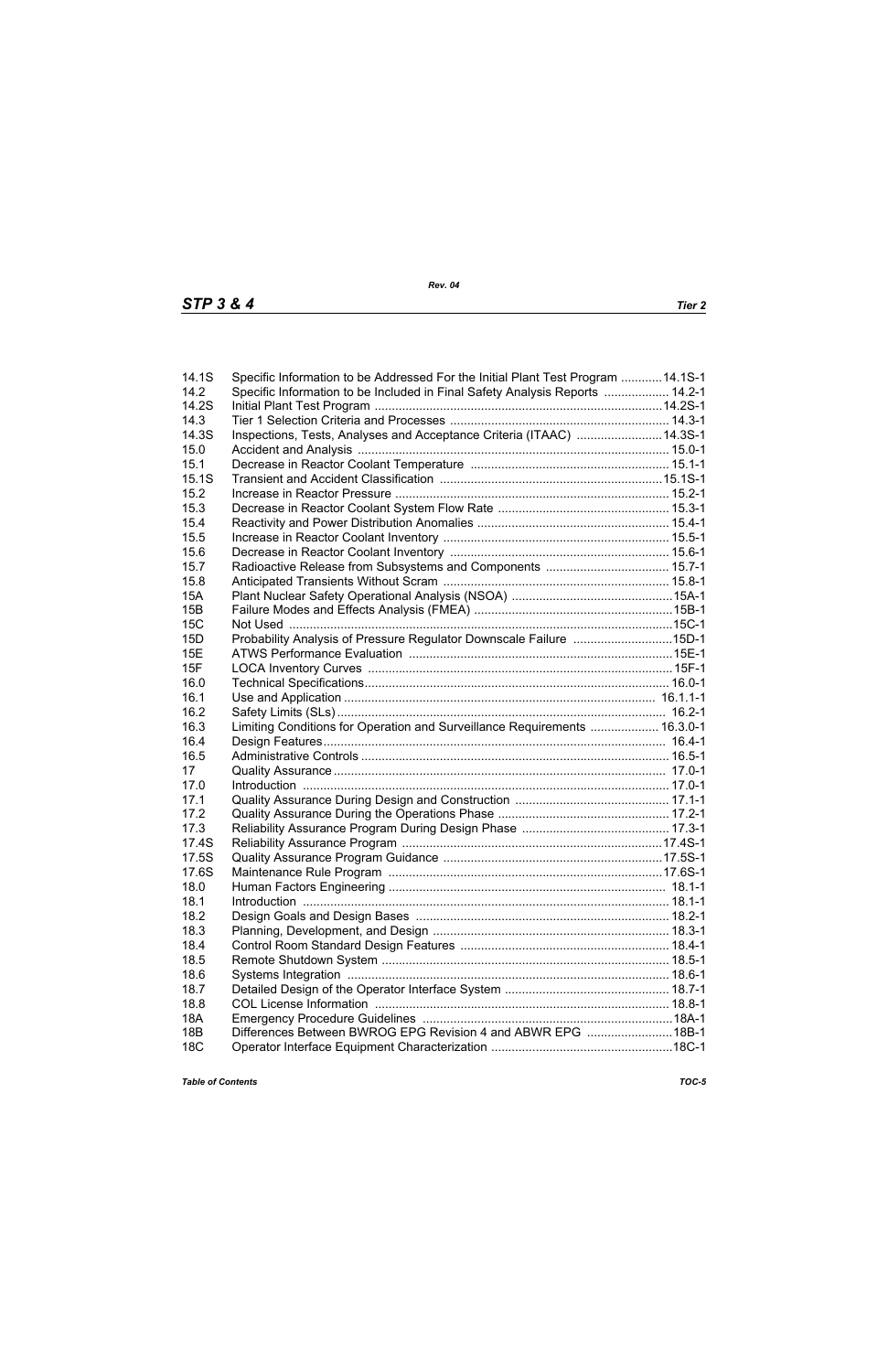| 18 <sub>D</sub> | Emergency Procedures Guidelines-Input Data and Calculation Results 18D-1           |  |
|-----------------|------------------------------------------------------------------------------------|--|
| <b>18E</b>      | ABWR Human-System Interface Design Implementation Process  18E-1                   |  |
| <b>18F</b>      |                                                                                    |  |
| 18G             |                                                                                    |  |
| 18H             | Supporting Analysis for Emergency Operation Information and Controls 18H-1         |  |
| 19.0            |                                                                                    |  |
| 19.1            |                                                                                    |  |
| 19.1S           |                                                                                    |  |
| 19.2            |                                                                                    |  |
| 19.3            |                                                                                    |  |
| 19.4            |                                                                                    |  |
| 19.4S           |                                                                                    |  |
| 19.5            |                                                                                    |  |
| 19.6            |                                                                                    |  |
| 19.7            |                                                                                    |  |
| 19.8            |                                                                                    |  |
| 19.9            |                                                                                    |  |
| 19.10           | Assumptions and Insights Related to Systems Outside of ABWR                        |  |
|                 |                                                                                    |  |
| 19.11           |                                                                                    |  |
| 19.12           |                                                                                    |  |
| 19.13           |                                                                                    |  |
| 19A             |                                                                                    |  |
| 19B             | Resolution of Applicable Unresolved Safety Issues and Generic Safety Issues  19B-1 |  |
| 19 <sub>C</sub> |                                                                                    |  |
| 19D             |                                                                                    |  |
| 19E             |                                                                                    |  |
| 19EA            |                                                                                    |  |
| 19EB            |                                                                                    |  |
| <b>19EC</b>     |                                                                                    |  |
| <b>19ED</b>     |                                                                                    |  |
| 19EE            |                                                                                    |  |
| 19F             |                                                                                    |  |
| 19FA            |                                                                                    |  |
| 19G             |                                                                                    |  |
| 19H             |                                                                                    |  |
| 191             |                                                                                    |  |
| 19J             |                                                                                    |  |
| <b>19K</b>      |                                                                                    |  |
| 19L             |                                                                                    |  |
| 19M             |                                                                                    |  |
| <b>19N</b>      | Analysis of Common-Cause Failure of <b>Multiplex</b> Essential Communications      |  |
|                 |                                                                                    |  |
| <b>190</b>      |                                                                                    |  |
| 19P             |                                                                                    |  |
| 19Q             |                                                                                    |  |
| 19QA            |                                                                                    |  |
|                 |                                                                                    |  |